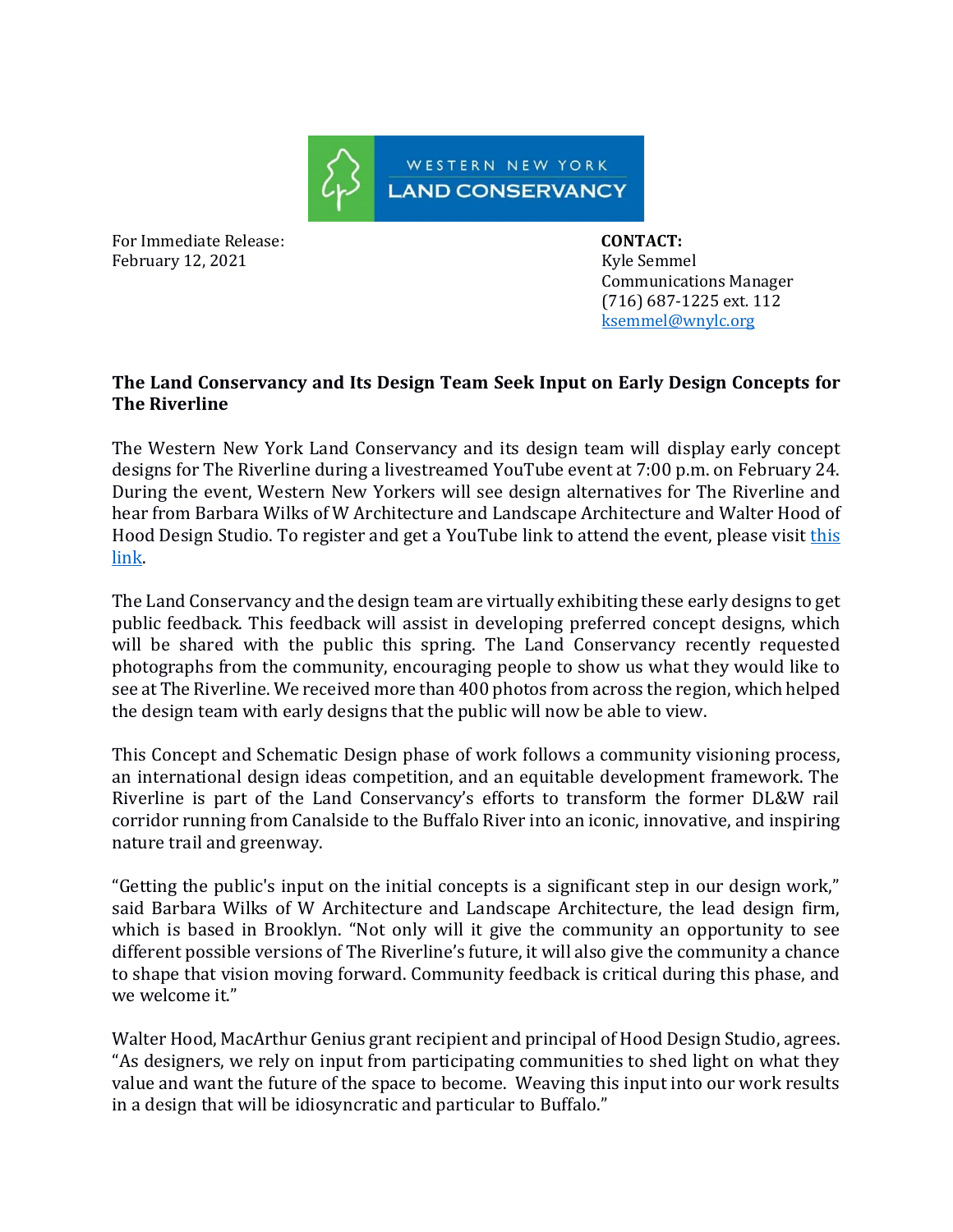It's that sense of the idiosyncratic and particular that Nancy Smith, Executive Director of the Land Conservancy, is seeking to find in these designs. "Buffalo is a unique city with a rich history," she said. "The Riverline will reflect that shared past, especially that of the three communities it will pass through, and will point us to a shared future. Since the beginning of this project, our vision for The Riverline has been to develop a nature trail and greenway in the heart of downtown that fits Buffalo's identity in the same way that other projects in the High Line Network build on their home city identities. This is a great opportunity for Buffalo to tell us exactly how we can reflect Buffalo's unique story in designing and implementing The Riverline."

The DL&W corridor is owned by the Niagara Frontier Transportation Authority (NFTA). It runs from downtown Buffalo at the DL&W terminal to the Buffalo River across from Riverbend, and travels through the Old First Ward, Perry, and Valley neighborhoods. The Riverline will enhance walking, bicycling, and winter activities like snowshoeing and sledding. It will connect to parks and paddleboat launches along the Buffalo River, and it will connect to trails that go to Canalside and the Outer Harbor, as well as the Larkin District and beyond. By transforming the unused railroad corridor into The Riverline, the project will provide a model for how to connect people to nature right in the heart of the city.

The design for The Riverline is being developed in collaboration with neighborhood groups, many project partners, and ongoing community feedback. Once completed, The Riverline will be a vibrant, safe, and welcoming space for people of all ages, abilities, and backgrounds to connect with each other, with nature, and with the waterfront. The Riverline will be an inspiring community gathering place alive with the history and voice of the surrounding Old First Ward, Perry, and Valley neighborhoods.

Funding for this phase of work comes in part through an Environmental Protection Fund grant (EPF #180842) administered by the New York State Office of Parks, Recreation and Historic Preservation. Additional funding is provided by BlueCross BlueShield of Western New York Blue Fund; The First Niagara Foundation in partnership with KeyBank; Moog Inc.; an Erie Canalway IMPACT grant awarded by the Erie Canalway Heritage Fund funded in part through the generous support of the Erie Canalway National Heritage Corridor; Nancy and Tom Smith; Peggy and Jay Elliott; Kathy Lasher and Scott Bieler; and other individual community donors. The Land Conservancy continues to seek additional funding for The Riverline.

If you are interested in learning more about this project, or donating to create The Riverline, please visit the new website for The Riverline: theriverline.com. You can also reach out to the Land Conservancy at (716) 687-1225 or info@wnylc.org.

**The Western New York Land Conservancy** is a regional, not-for-profit land trust that permanently protects land with significant conservation value in Western New York for current and future generations. The Land Conservancy envisions a future in which open spaces, working lands, wildlife habitat, and scenic beauty are cherished and protected as part of the landscape and character of Western New York. The Land Conservancy is accredited by